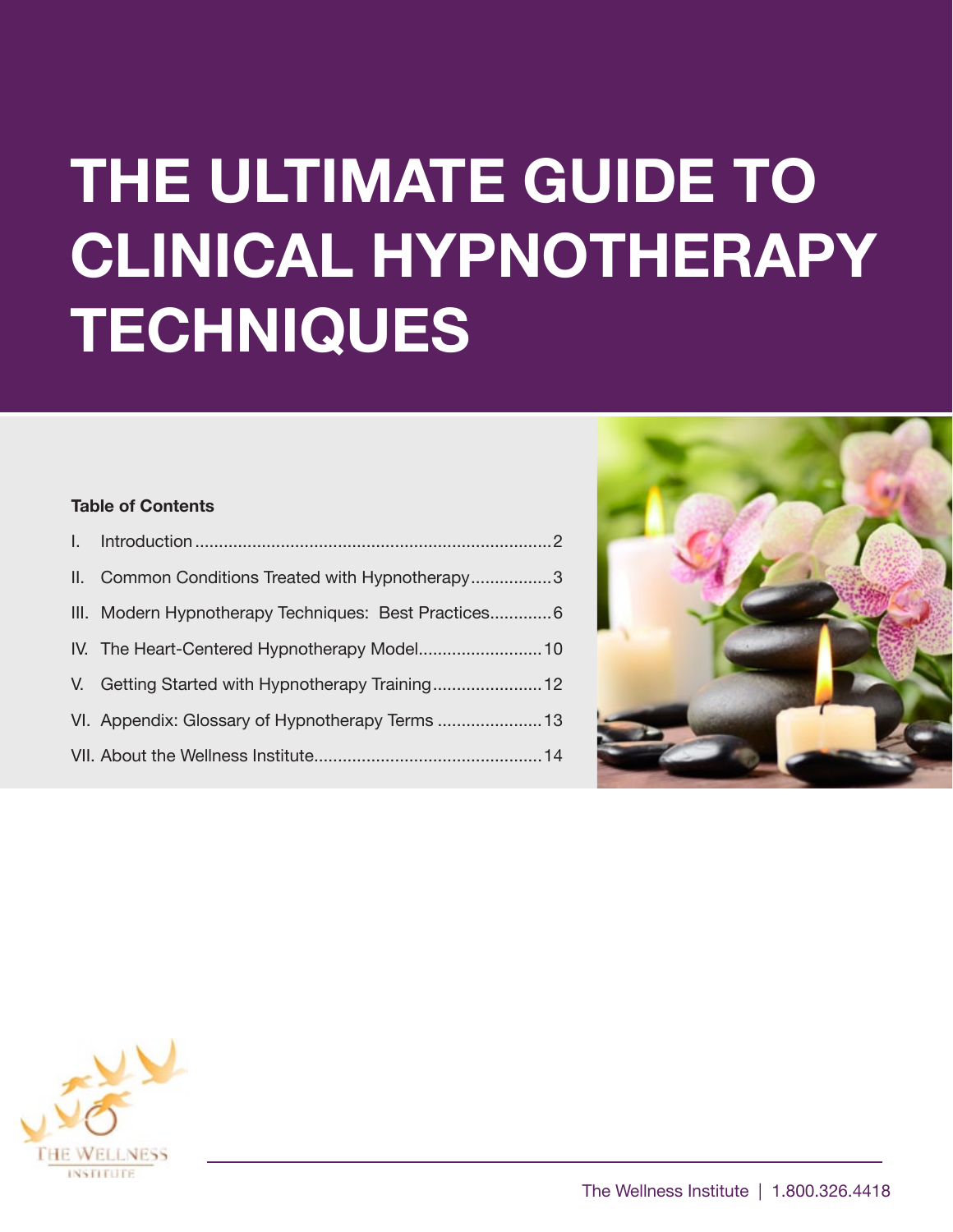# <span id="page-1-0"></span>**WHY HAS HYPNOTHERAPY BECOME A SIGNIFICANT FIELD OF CLINICAL INTEREST?**

Presumably, you are interested in the field of hypnotherapy to augment your practice of the healing arts. Many others in our profession are, too. Hypnotherapy is a rising star in the areas of integrative medicine, addictions treatment, habit management, and the treatment of anxiety, fears, phobias, depression, and PTSD. Additionally, hypnotherapy is accepted as an evidence-based intervention.

This guide is intended to give you a comprehensive overview of the modern field of hypnotherapy and the techniques in use today. To start, let's discuss the practical applications of clinical hypnotherapy.

### **HYPNOSIS IS NOW COMMONLY AND EFFECTIVELY USED TO TREAT**

- PTSD and Trauma Resolution (rape, physical and emotional abuse)
- Anxiety and Stress Management
- Depression (dysthemic disorder)
- Sports and Athletic Performance
- Smoking Cessation
- Obesity and Weight Loss
- Sexual Dysfunctions (erectile dysfunction, pre-orgasmic)
- Concentration Difficulties, Test Anxiety and Learning Disorders



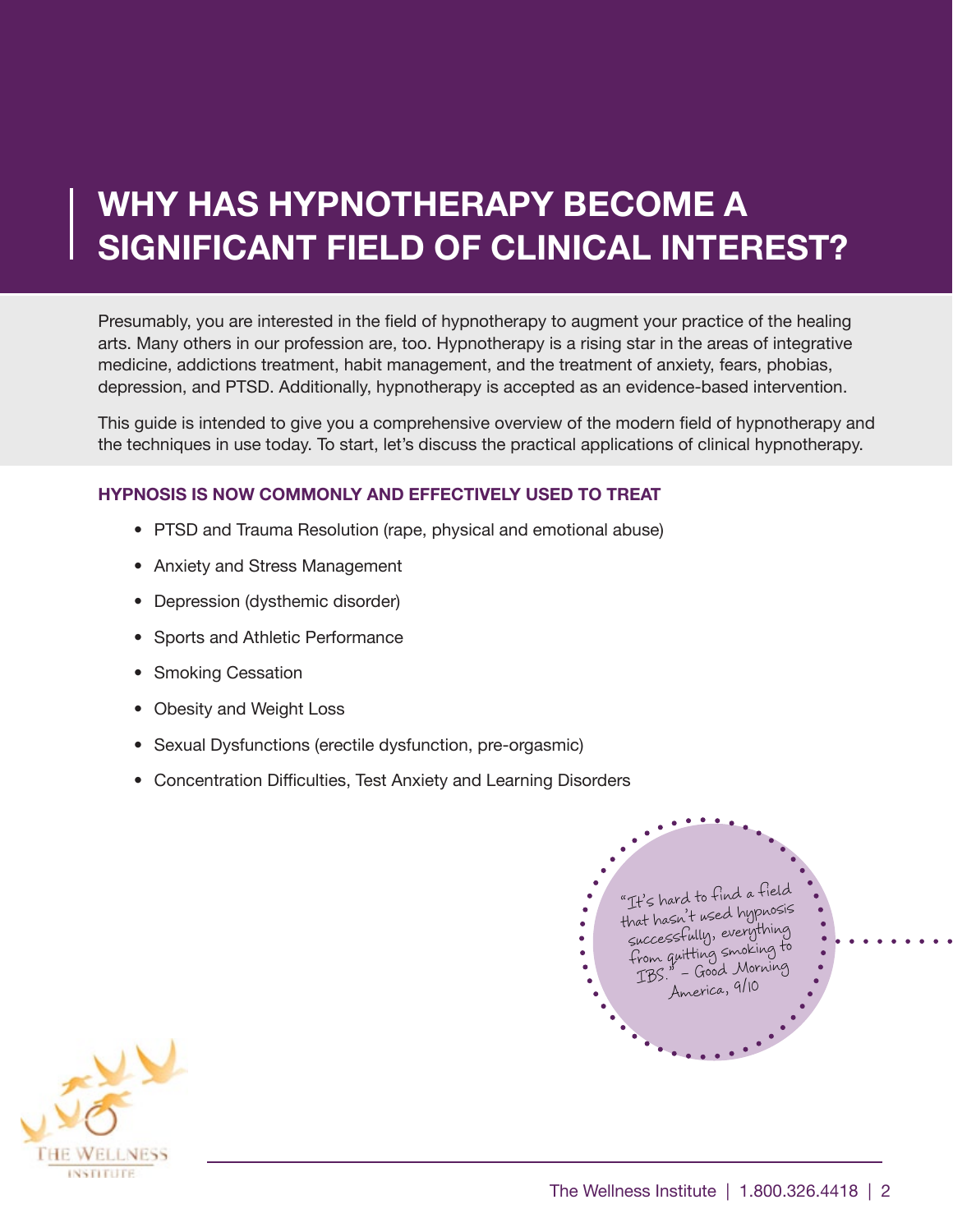### <span id="page-2-0"></span>**THE MOST COMMON CONDITIONS TREATED WITH HYPNOTHERAPY TODAY**

Hypnotherapy is becoming a more and more common practice for treating some fairly prevalent health and psychological issues. Industry trends indicate that hypnotherapy techniques are being acknowledged as the most effective method for treating some of these common ailments, rather than the use of basic hypnosis, which tends to only provide a temporary solution that does not get to the root of the underlying issue. Below are treatment areas where hypnotherapy has proven to be a highly effective treatment option.

### **ADDICTIONS**

Hypnosis can be useful in modifying self-destructive compulsive or addictive behavior patterns, but usually the change is temporary unless the underlying motivation is addressed. Hypnotherapy promotes the resolution of the issues that caused the addictive behavior in the first place. Addiction to gambling, sex, alcohol or over-eating is driven by a deep unsatisfied need and an existential fear based on that unmet need: an individual may over-eat as a defense against feelings of loneliness and fear of abandonment. Through age regression hypnotherapy we can go back to the source of the person's fear of abandonment as a lonely child of three, for example, when she was separated from her parents for extended periods of time. Healing that trauma dissolves the tremendous life-ordeath feeling that attached to the experience of loneliness, and thus lessens the extent of defense she has been using to cope with it.

### **ANXIETY AND STRESS MANAGEMENT**

Hypnosis is potent in the treatment of anxiety, stress, phobias and fears because it is such a powerful anti-anxiety agent. The nervous system under hypnosis is relaxed. Hypnosis can also be useful in alleviating somatic conditions that can be causing anxiety, such as chronic pain. Of course, as with addictions, the anxiety in an individual's current life may be the result of earlier trauma, and so hypnotherapy can be a powerful technique to resolve the trauma and relieve the anxiety.

### **PTSD AND TRAUMA RESOLUTION**

Hypnosis is now firmly associated with the treatment of posttraumatic stress disorder (PTSD). Hypnotic phenomena and the symptoms of PTSD are similar. Physical trauma produces a sudden discontinuity in cognitive and emotional experience that often persists after the trauma is over. This results in symptoms such as psychogenic amnesia, intrusive reliving of the event as if it were

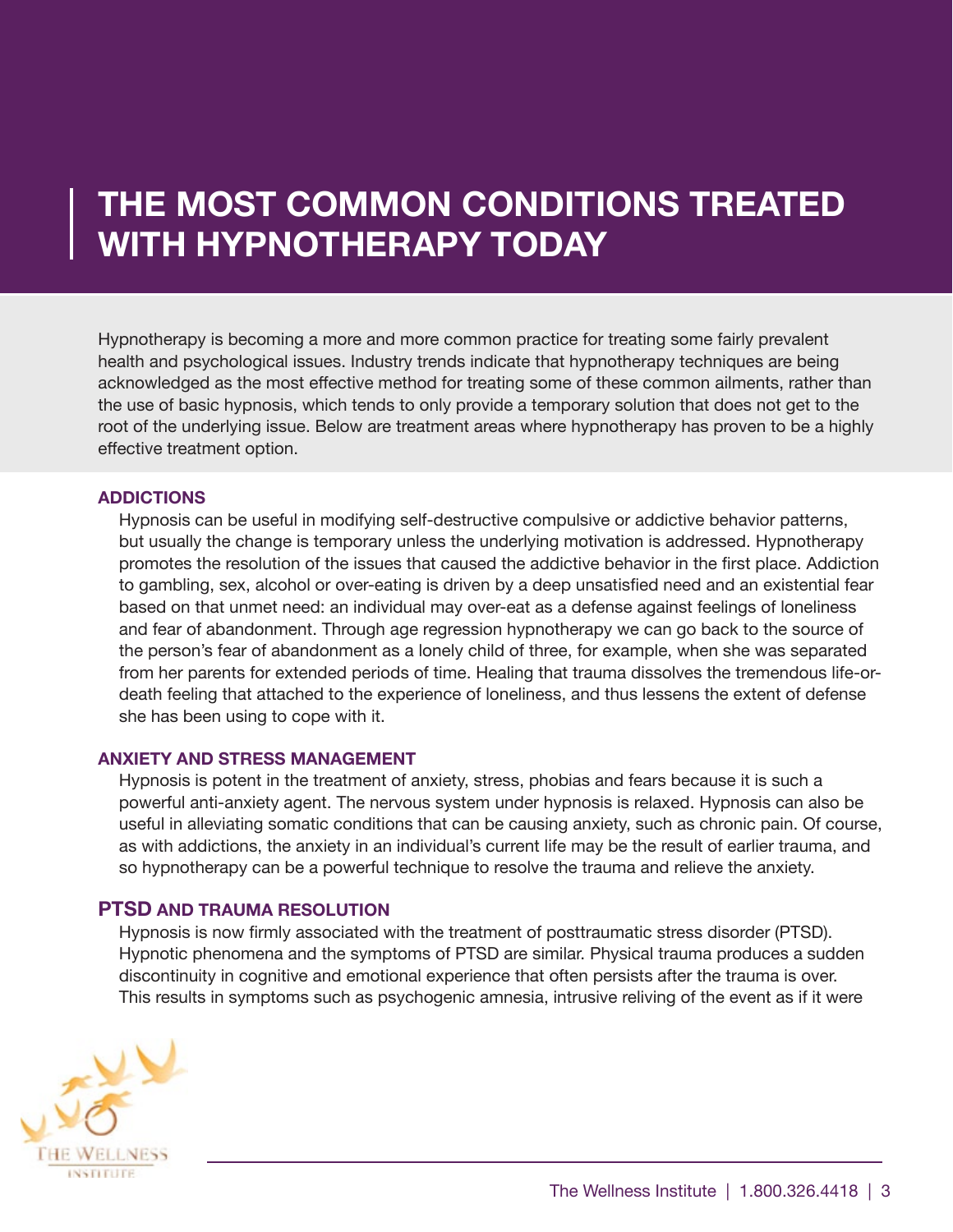recurring, numbing of responsiveness, and hypersensitivity to stimuli. Hypnosis is a powerful tool in the treatment of PTSD because it provides controlled access to memories that may otherwise be kept out of consciousness; it allows restructuring of intrusive memories through corrective re-experiencing of the trauma; hypnosis promotes access to somatic awareness and at the same time effective filtering of environmental stimuli. Through hypnotherapy one can go back to source traumas and resolve the interrupted nervous system reaction that is causing current PTSD symptoms.

### **WEIGHT LOSS**

We prefer to use the term *weight release* rather than *weight loss*, because many people avoid loss, but are willing to proactively release what no longer serves them. Weight release is usually best achieved with proper diet and adequate exercise, and hypnosis can be instrumental in motivating an individual to commit to such a healthy regimen. People who need to release excess weight usually have some self-sabotaging behavior patterns, i.e., emotional eating, such as eating to soothe loneliness or maintaining extra weight to keep from attracting attention from members of the opposite sex. Age regression hypnotherapy is a technique that allows access to these underlying hidden motivations, the secondary gains from continuing self-sabotaging behavior.

### **COMMON MEDICAL CONDITIONS TREATED WITH HYPNOTHERAPY TODAY**

Hypnosis is now commonly used to treat medical conditions such as:

- Sleep Disorders
- Gastrointestinal Disorders (Ulcers, Irritable Bowel Syndrome, Colitis, Crohn's Disease)
- Dermatologic Disorders (Eczema, Herpes, Neurodermatitis, Psoriasis, Warts)
- Surgery/Anesthesiology (As an adjunct to medication, or as the sole anesthetic for surgery)
- Acute and Chronic Pain Management (back pain, cancer pain, dental anesthesia, headaches and migraines, arthritis or rheumatism)
- Burns (Hypnosis is not only effective for the pain, but also reduces inflammation and promotes healing)
- Nausea and Vomiting associated with Chemotherapy and Pregnancy
- Childbirth (At least two thirds of women have been found capable of using hypnosis as the sole analgesic for labor)



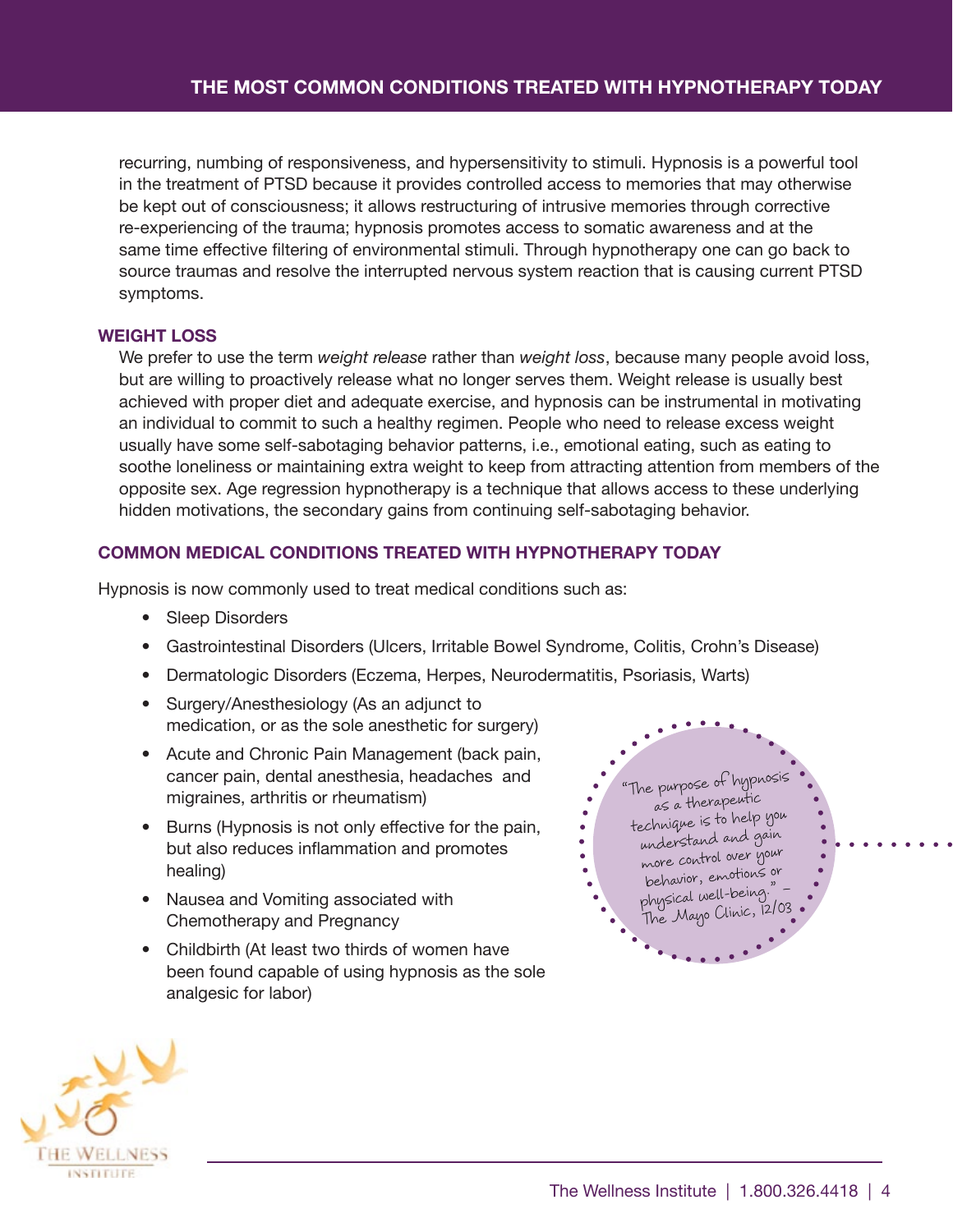- Hemophilia (self-hypnosis can control vascular flow eliminating the need for blood transfusion)
- Allergies, Asthma
- High Blood Pressure (hypertension)
- Broken Bones (reduced healing time)

For a thorough review of research citations on hypnosis and hypnotherapy in both medical and psychological treatment, please refer to "Hypnosis & Hypnotherapy Citations", a 140 page compendium indexed by presenting issue or medical condition. [*Journal of Heart-Centered Therapies*, 2010, Vol. 13, No. 1, pp. 3-142]: [http://www.wellness-institute.org/images/Journal\\_13-1\\_Hypnosis\\_](http://www.wellness-institute.org/images/Journal_13-1_Hypnosis_and_Hypnotherapy_Citations.pdf) [and\\_Hypnotherapy\\_Citations.pdf](http://www.wellness-institute.org/images/Journal_13-1_Hypnosis_and_Hypnotherapy_Citations.pdf)

### **MANY HOSPITALS INCORPORATE HYPNOTHERAPY/HYPNOSIS INTO THEIR INTEGRATIVE MEDICINE MILIEU**

### The New Hork Times

April 15, 2011

### **"Using Hypnosis to Gain More Control Over Your Illness"**

"Hypnosis is now available to patients at some of the most respected medical institutions in the country, including Stanford Center for Integrative Medicine, the Cleveland Clinic, Mount Sinai Medical Center and Beth Israel Medical Center in New York." http://www.nytimes.com/2011/04/16/health/16patient.html? $r=0$ 

# WSH THE WALL STREET JOURNAL.

April 9, 2012

### **"Medical Hypnosis: You Are Getting Very Healthy"**

"Scientific evidence is mounting that hypnosis can be effective in a variety of medical situations, from easing migraine headaches to lowering blood pressure, controlling asthma attacks, minimizing hot flashes and diminishing side effects from chemotherapy." http://online.wsj.com/article/SB10001424052702303815404577333751488988824.html

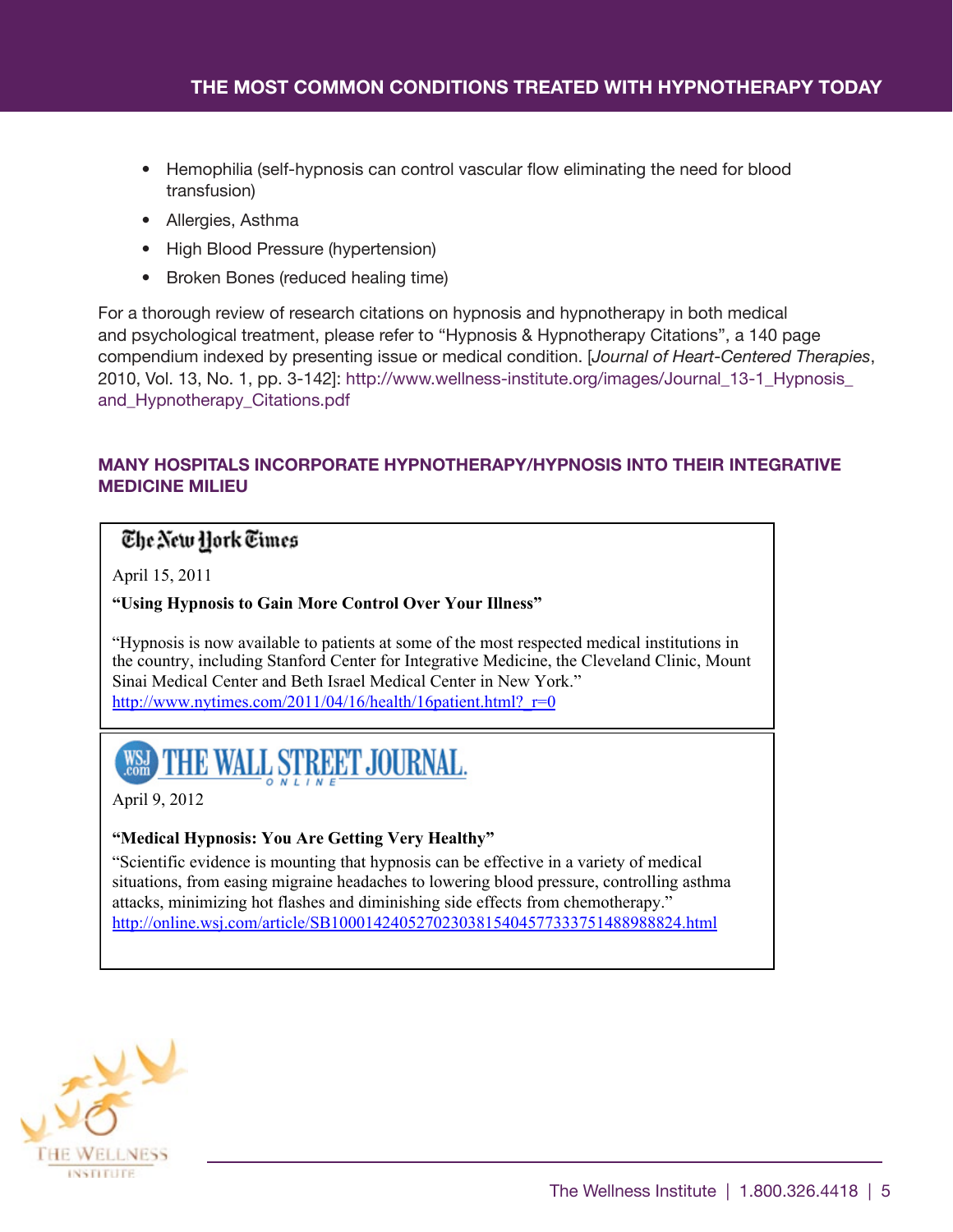## <span id="page-5-0"></span>**MODERN HYPNOTHERAPY TECHNIQUES: BEST PRACTICES**

The most effective hypnotherapy practices have evolved from a set of psychotherapy techniques that have been demonstrated successfully in a clinical setting. The following group of advanced methodologies represents the most effective techniques used during modern hypnotherapy sessions.

### **EGO STATE THERAPY OR PARTS THERAPY**

Ego state therapy, sometimes referred to as parts therapy, is based on the idea that our personality is composed of a number of various parts. Our personality parts each have their respective jobs or functions in the inner mind and the outer world. Each of these parts is a specialist: one is a parent, one a lover, and another specializes at our job or career. Some parts are less mature, however, and these may specialize in anger, or in compulsive worry. Hypnotherapy provides direct access to these various parts of one's personality.

Ego State therapy is a vital component of hypnotherapy. We know that beginning at conception there are certain tasks the baby must acquire in order to have all the tools they need to sail through their lives. Unfortunately, there are many reasons why we, as humans, are not always able to gain mastery over the healthy lessons we need in each developmental stage. This is where hypnotherapy is most effective in treatment of many dysfunctional patterns in our lives.

We learn from Dr. Eric Berne that we all need a loving, nurturing parent within us rather than a critical one. We learn that we need to have a strong, vital adult within who is "driving the bus" so to speak. We do not want a child at the wheel. And yet that is what gets most people into trouble. The child ego state is running the show. We also know that it is preferable for our child ego states to be spontaneous, creative and fun loving. Because we have not received the proper emotional and physical care as children, we often have worried, fearful and inhibited child parts within us.

Through effective hypnotherapy, we can access these ego states, resolve the unresolved issues and receive all the gifts we needed internally and perhaps did not get. We can become the loving nurturing parent within, have a healthy adult to make clear choices for us and then to protect and love the child parts within. This is the beauty and the gift of clinical hypnotherapy facilitated by trained professionals.

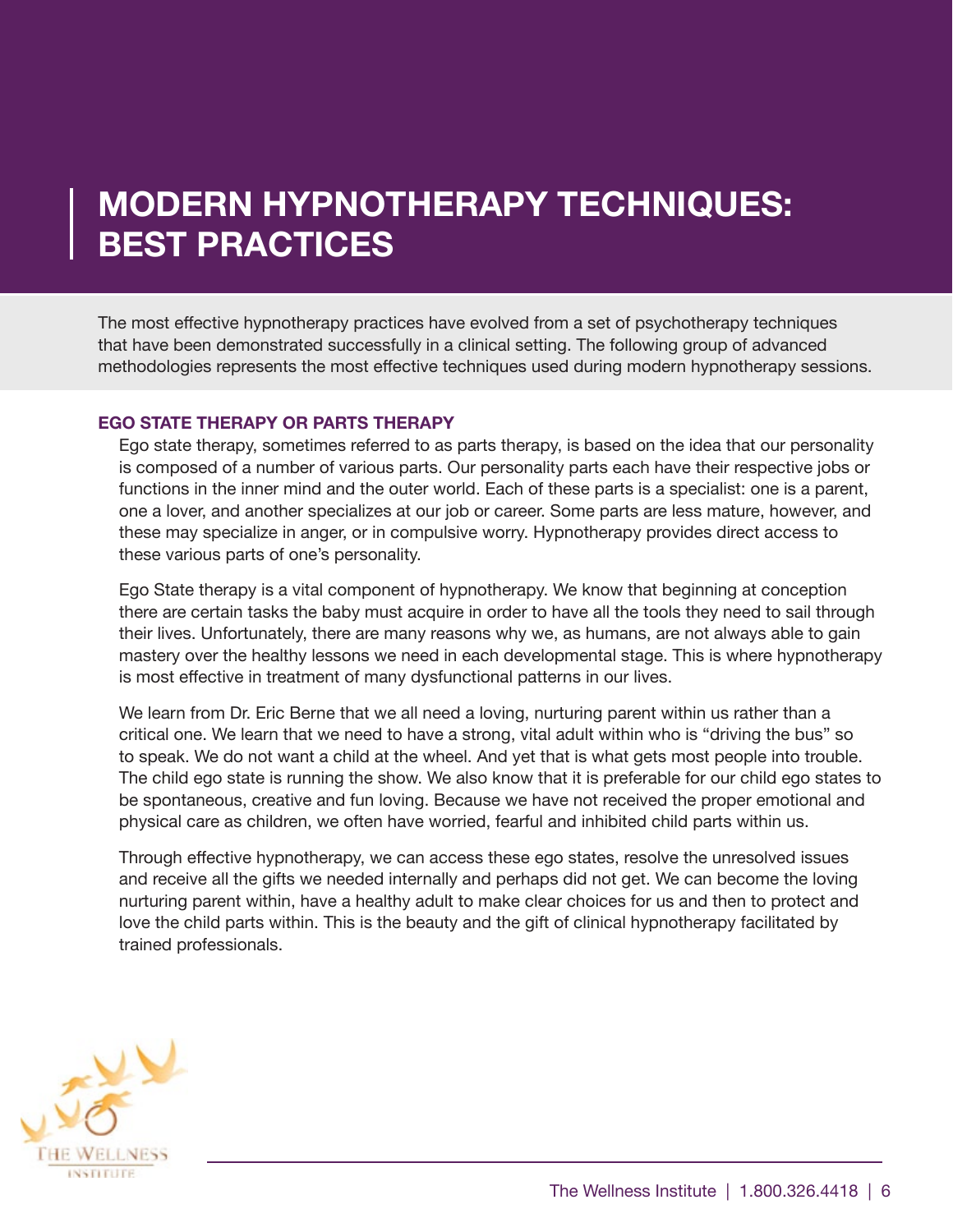### **DEVELOPMENTAL PSYCHOLOGY**

Most neurotic symptoms can be seen as age-inappropriate behavior, exhibiting a developmental deficit or unresolved developmental stage. That is, the client is relying on behaviors that were the best choice available among limited options at an earlier developmental stage, but used in his/ her current life constitute a repetition compulsion. For example, an adult who avoids intimacy in relationships despite an acknowledged need for it may be continuing the pattern initiated as a child to avoid an abusive caregiver.

Conceptualizing personal growth and healing as completion of unresolved psychosocial developmental stages was the hallmark of Erik Erikson's work. He stressed that "In childhood we see the actual trauma; in maturity we see the behavioral consequences of such disturbances." Hypnotherapy provides an ideal vehicle to explore the original traumatic developmental stages, and to correct any deficits.

### **AGE REGRESSION**

A hypnotized subject is given suggestions that he or she is of a younger age so that the subject can relive and repair certain traumatic experiences from their past and/or re-experience events from a more resourceful state. We ask the client to go to the source of the conflict that they are working on in a session, and their own unconscious mind determines what experience they regress to. Then we are able to assist that age-regressed ego state (the six-year-old or newborn) to create a corrective experience that helps heal the damage done by the trauma.

It is imperative that age regression be guided by a well-trained professional. During age regression, the client becomes vulnerable as they regress to what is in need of repair within them. We always begin with whatever triggers may have come up for them. A trigger is any stimulus, another person or a specific situation, that prompts a physical or emotional reaction. A trigger can be as simple as a friend telling you she has to cancel the dinner date you agreed upon, your spouse or child not returning at the previously specified time, someone cutting you off on the freeway or even something you see on TV or in the news.

The way you know it is a trigger is by noticing your physical and/or emotional reaction. Perhaps you feel annoyed, angry, hurt, scared or humiliated. It is most important to notice your physiological responses. These may be heart beating fast, thoughts racing, sweating, heart pounding, heavy breathing, tightness in stomach or chest, etc. These triggers bring us vital information about what is unfinished or incomplete within us. It notifies us about what is stored in our subconscious mind and our body that causes us to react, that leads us to conflict, and that prevents us from moving forward in our lives.

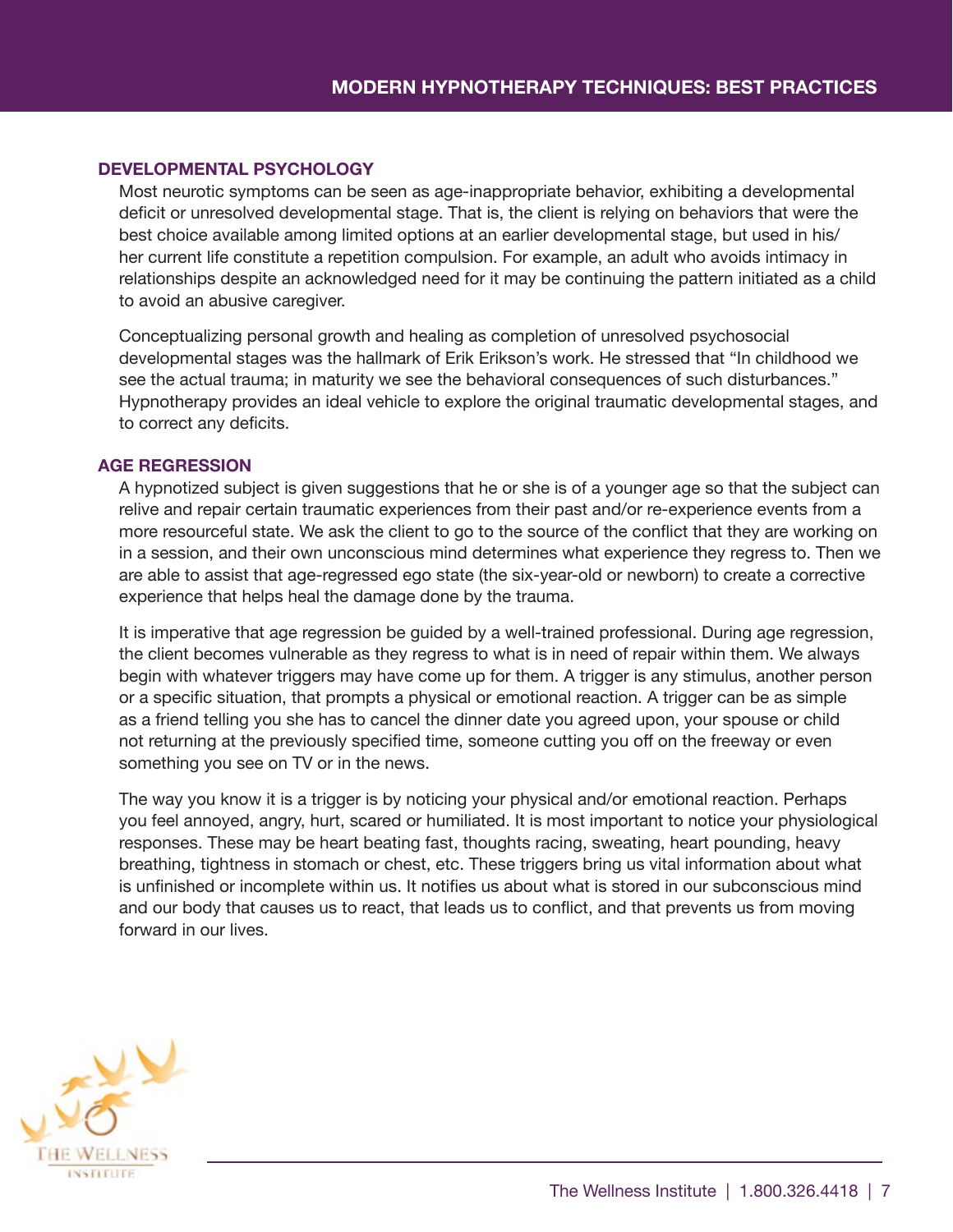A hypnotherapist will use these or any triggers as a jumping off point to notify your subconscious mind that we are about to do the "Google Search." That we are requesting information which will most directly lead us to what this reaction is telling us. The Google Search must be done in a precise manner, using the exact words of the client in order to lead to the exact time and place in our psyche that can bring the most healing. A well-trained clinical hypnotherapist is essential here so that the deepest healing can take place.

### **TRANSPERSONAL PSYCHOLOGY**

A school of psychology that studies humanity's highest potential, transcendent states of consciousness, the spiritual aspects of the human experience, and those that transcend the

egocentric perspective. Transpersonal experiences may be defined as experiences in which the sense of identity or self extends beyond the individual or personal to encompass wider aspects of humankind, life, psyche or cosmos.

Components of transpersonal experience: transcendence, personal meaning and mission in life, sacredness, material values, altruism, and high ideals, awareness of the tragic, and fruits of spirituality. In hypnotherapy, we have access to the unconscious mind and therefore to these aspects of a client's psyche. Particularly relevant in transpersonal hypnotherapy are Jungian dream-work and shamanistic soul retrieval.



### **BEHAVIOR MODIFICATION**

One behavioral technique that is extremely effective in the trance state is extinguishing an unwanted symptom, a form of systematic desensitization. Another important behavior treatment is *modeling*, or social reinforcement. One of the most important behavior modification techniques used in our hypnotherapy is that of anchoring, based on the process of *paired associates*. All behavior modification techniques are more powerful change agents when they are applied directly to the unconscious mind rather than to the cognitive mind alone.

### **VISUALIZATION/GUIDED IMAGERY**

Guided imagery and visualization are techniques used to help you imagine yourself being in a particular state. When utilized within a hypnotic trance, the effect is much more powerful than it is

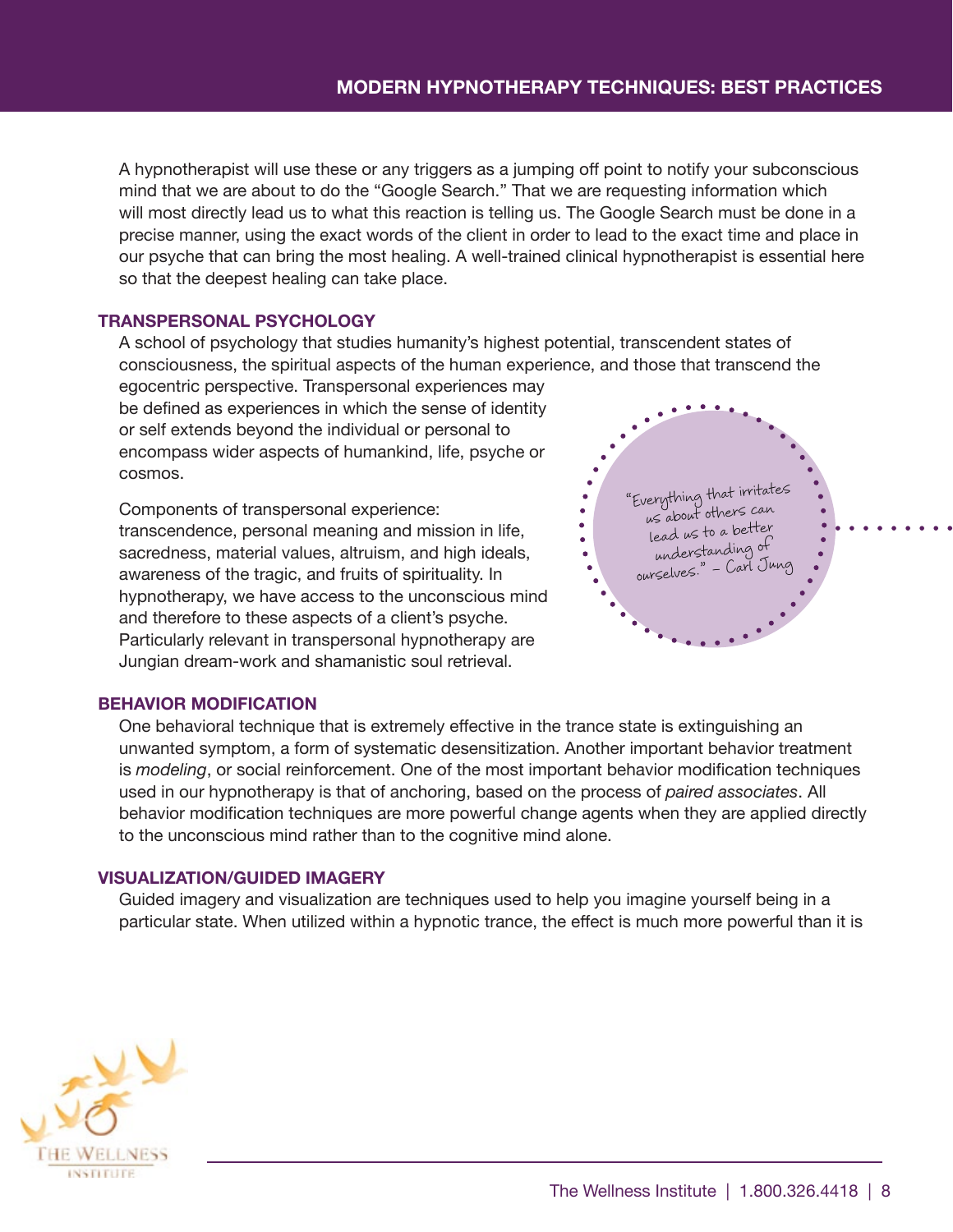in the everyday state of consciousness. *Visualization and guided imagery techniques are examples of the difference between hypnosis and hypnotherapy*. Visualization techniques can be successfully used for relaxation and as a resource state for the client to discover a relaxing place as a starting point. Many people use these techniques and call it hypnotherapy.

If no age regression is used, however, and no inner conflict is identified and resolved, then visualization techniques are actually only defined as hypnosis. They are, however, very effective for relaxation and creating a familiar, safe place to which the client can return before and after hypnotherapy is completed. Another important aspect to be aware of is that only 60% of people mentally process by visualizing. Others are often more in alignment with auditory or kinesthetic experiences. In other words, they may not be able to see their favorite place at the beach, but they may be able to relax by hearing the sounds of the ocean waves (auditory), feeling the gentle breeze on their skin (kinesthetic), and/or smelling the fresh ocean air (olfactory).

### **THESE COMPONENTS OF EFFECTIVE PSYCHOTHERAPY FIT TOGETHER SEAMLESSLY**



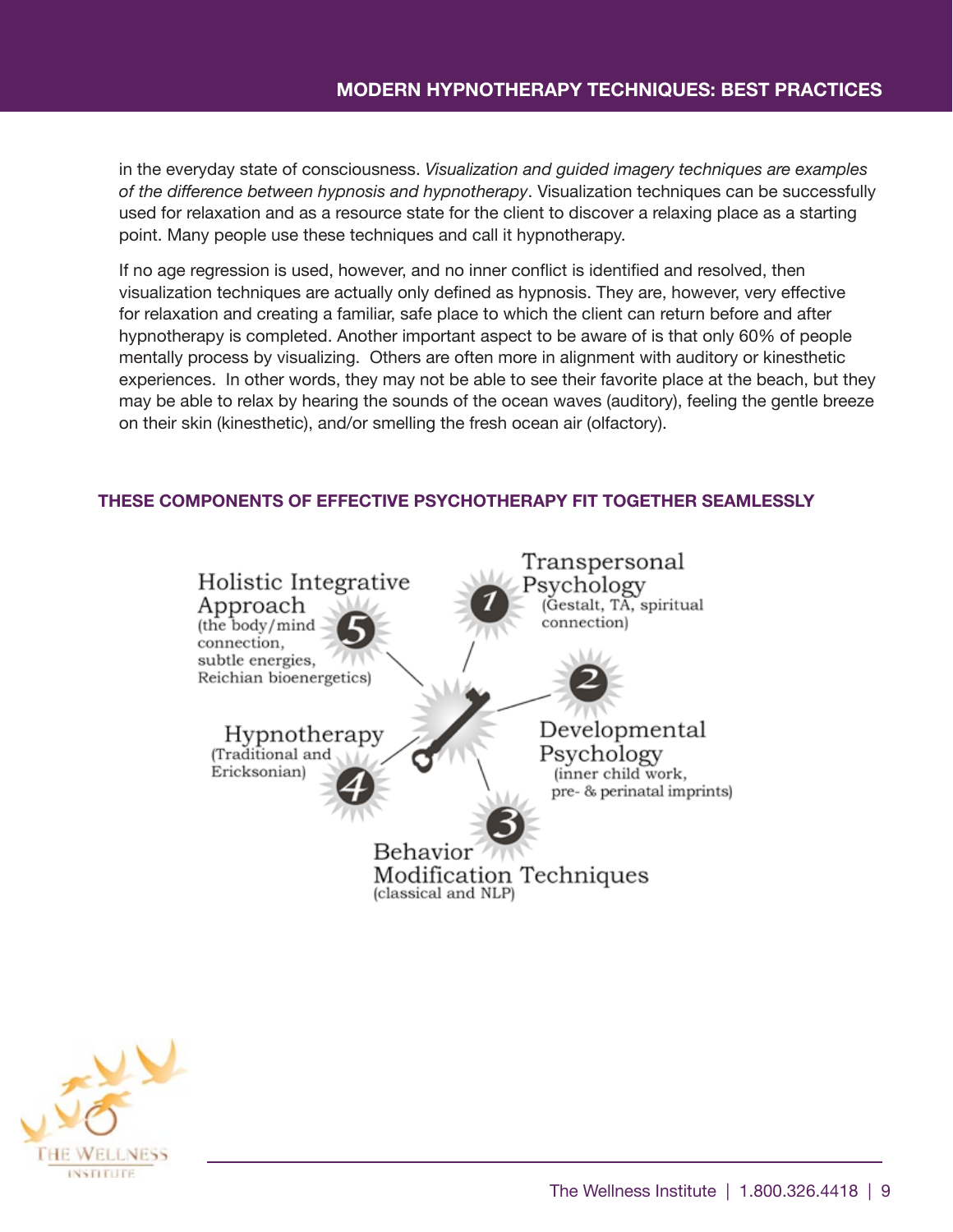### <span id="page-9-0"></span>**UNDERSTANDING THE MOST EFFECTIVE HYPNOTHERAPY MODALITY: THE HEART-CENTERED HYPNOTHERAPY MODEL**

Based on our thirty years of experience in psychotherapy, we recommend a specific model of hypnotherapy: *Heart-Centered Hypnotherapy*. It is the most comprehensive methodology we are aware of, combining hypnotherapy best practices and proprietary techniques that deliver maximum value to clients. This particular modality seamlessly combines all of the following components:

**Ego State Therapy** provides one of the structural pillars of *Heart-Centered Hypnotherapy*. We discover a given ego state through its signature set of emotions, body sensations, and specific expression through language. By having the client go to a recent stressful experience, he/she is able to describe the emotions, sensations, and language unique to that exact moment in time. For example, one might recall being in a heated argument with one's spouse the previous day, and become acutely aware of the fear, anger, and hurt that surged up in body sensations of heat in the chest and butterflies in the stomach: "I feel dominated and discounted, and I could just strangle her."

**Developmental Psychology** informs us that this current ego state is a habituated child state,

and can be seen as age-inappropriate child behavior, exhibiting a developmental deficit. That is, the client is relying on behaviors that were the best choice available among limited options at an earlier developmental stage, but used in his/her current life constitute a repetition compulsion. So the emotions of fear, anger, and hurt, and the body sensations of heat in the chest and butterflies in the stomach, and the feeling of being dominated and discounted, were developed as a coping strategy at a critical period in childhood. We use hypnotherapy as an ideal vehicle to explore the original traumatic developmental stages, and then to correct any deficits.

**Age Regression** techniques are employed to follow these identified bridges of awareness (affective, somatic,



linguistic) back to the source trauma that formed the genesis of the dysfunctional behavior pattern. The client's own unconscious mind determines what experience they regress to, using the words and

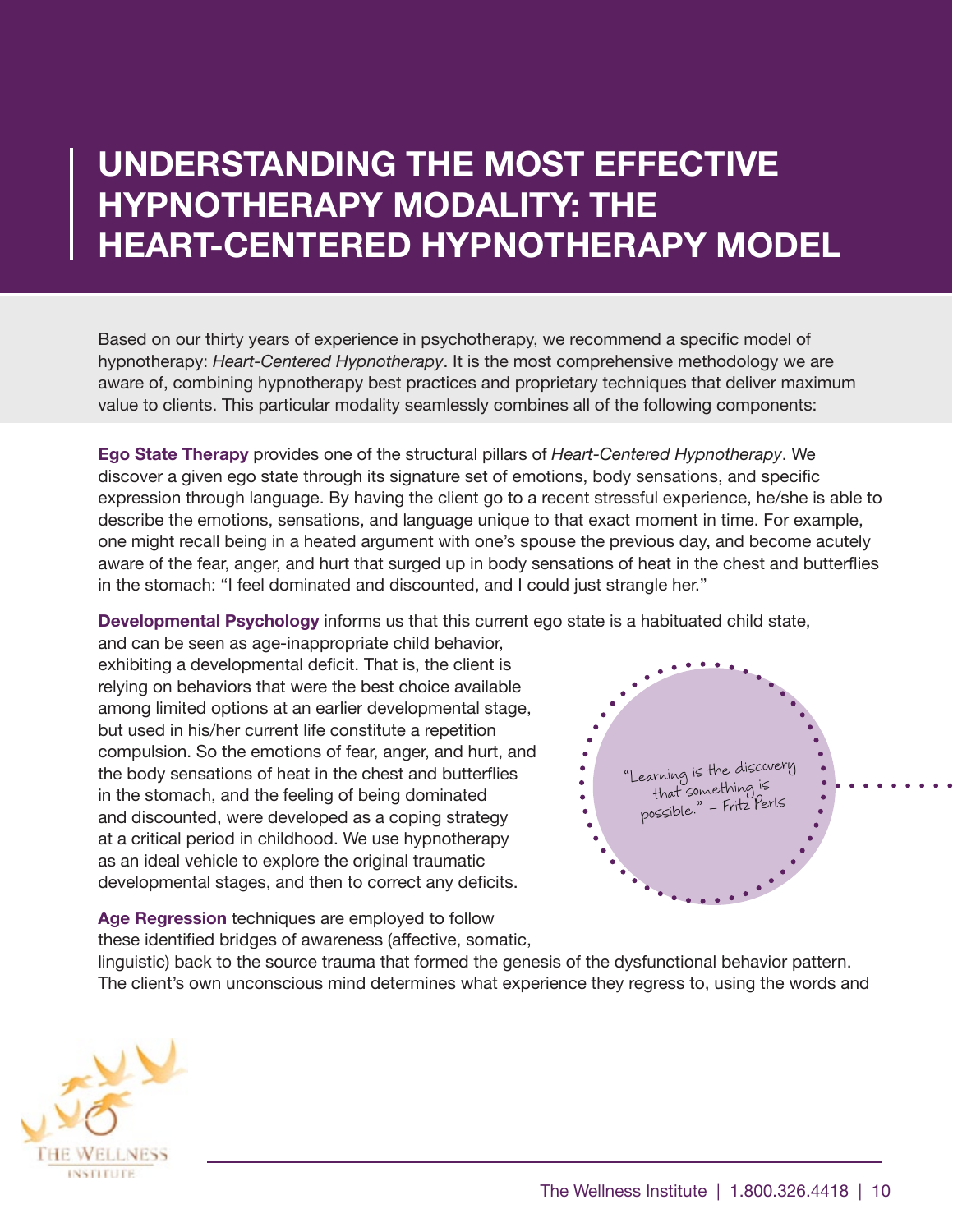### **UNDERSTANDING THE MOST EFFECTIVE HYPNOTHERAPY MODALITY: THE HEART-CENTERED HYPNOTHERAPY MODEL**

sensations as keywords in a Google search. Then we are able to assist that age-regressed ego state (the twelve-year-old or six-year-old or newborn) to create a corrective experience that helps heal the damage done by the trauma. Through corrective experiences such as saying "No", or pushing an abuser away, or asking for and getting help from a trustworthy adult in the child's life, clients can repair these traumatic experiences from their past. And new empowered healthy experiences are implanted to replace the old ones.

We utilize **Neuro Linguistic Programming** techniques and **Behavior Modification** techniques to extinguish cravings, shame, or fear, and to anchor the new resource states to make it easier for the client to recall them when they are stressed or threatened, and tempted to resort to the old dysfunctional pattern.

We also employ **Transpersonal Psychology** techniques as the individual's sense of identity or self extends beyond the child's original limitations. There are also parts of the child that split off, or dissociated, at the time of the trauma: he/she needs to reclaim those parts while in the original ego state that was traumatized. So the client can experience a return of innocence or courage or selfconfidence; this follows a shamanistic technique often called "soul retrieval".

Finally, **Visualization** techniques are used after the reparative therapeutic interventions have identified and resolved old dysfunctional beliefs and behavior patterns to assist the client to imagine himself implementing new healthier beliefs and behaviors.

**The emphasis in** *Heart-Centered Hypnotherapy* **is on integrating specific, proven hypnotherapy techniques into your psychotherapy practice:**

- the psychosocial stages of ego development (Erikson, Mahler, Vaillant)
- the psychobiology of state-dependent "body memories" (Rossi, Cheek, Lowen)
- the development of ego states (Hartmann, Assagioli, Berne, Kohut, Watkins)
- the intrapsychic interaction of complexes, shadow and persona (Jung)
- the influences of pre- and perinatal imprinted trauma (Grof, Janov, Emerson)
- the imperative for "ego strengthening" and "ego surrender" (Fromm)
- the transpersonal realms of experience (Jung, Maslow, Assagioli, Grof, Goleman)
- the wisdom of the body (Levine, Rothschild, van der Kolk)

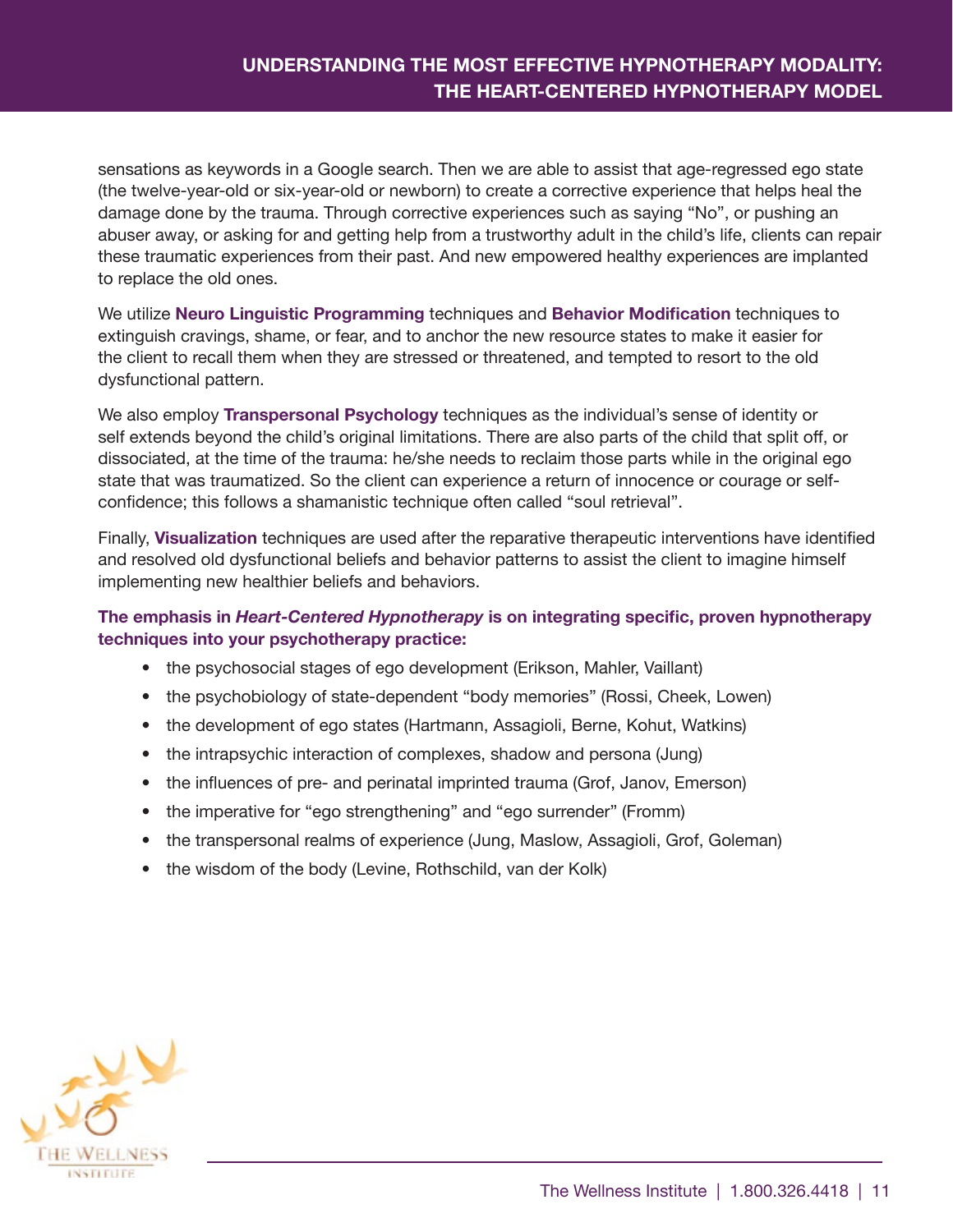### <span id="page-11-0"></span>**GETTING STARTED WITH HYPNOTHERAPY TRAINING**

At [The Wellness Institute](http://www.wellness-institute.org/home.html), we specialize in training Masters and PhD level professionals who want to incorporate hypnosis and hypnotherapy into their practice. Our dynamic "training experience" programs are intended to provide a strong foundation in hypnotherapy using traditional as well as new and highly innovative techniques to access the inner working of the subconscious mind and, ultimately, help you achieve better client outcomes in your practice.

The best way to begin your path towards certification in hypnotherapy is with the Wellness Institute's **"Accelerated Six Day Hypnotherapy Training"**. This is a comprehensive, six day clinical hypnotherapy training program that focuses on heart-centered hypnotherapy techniques and their implementation into your therapy practice.

To learn more about our six day training pr[ogram and receive a \\$100 Wellness Institute gift certificate](http://www.wellness-institute.org/certificationtraining/sixdaytraining.html)  that can go toward your initial training, [follow this link and fill out our form](http://www.wellness-institute.org/certificationtraining/sixdaytraining.html).



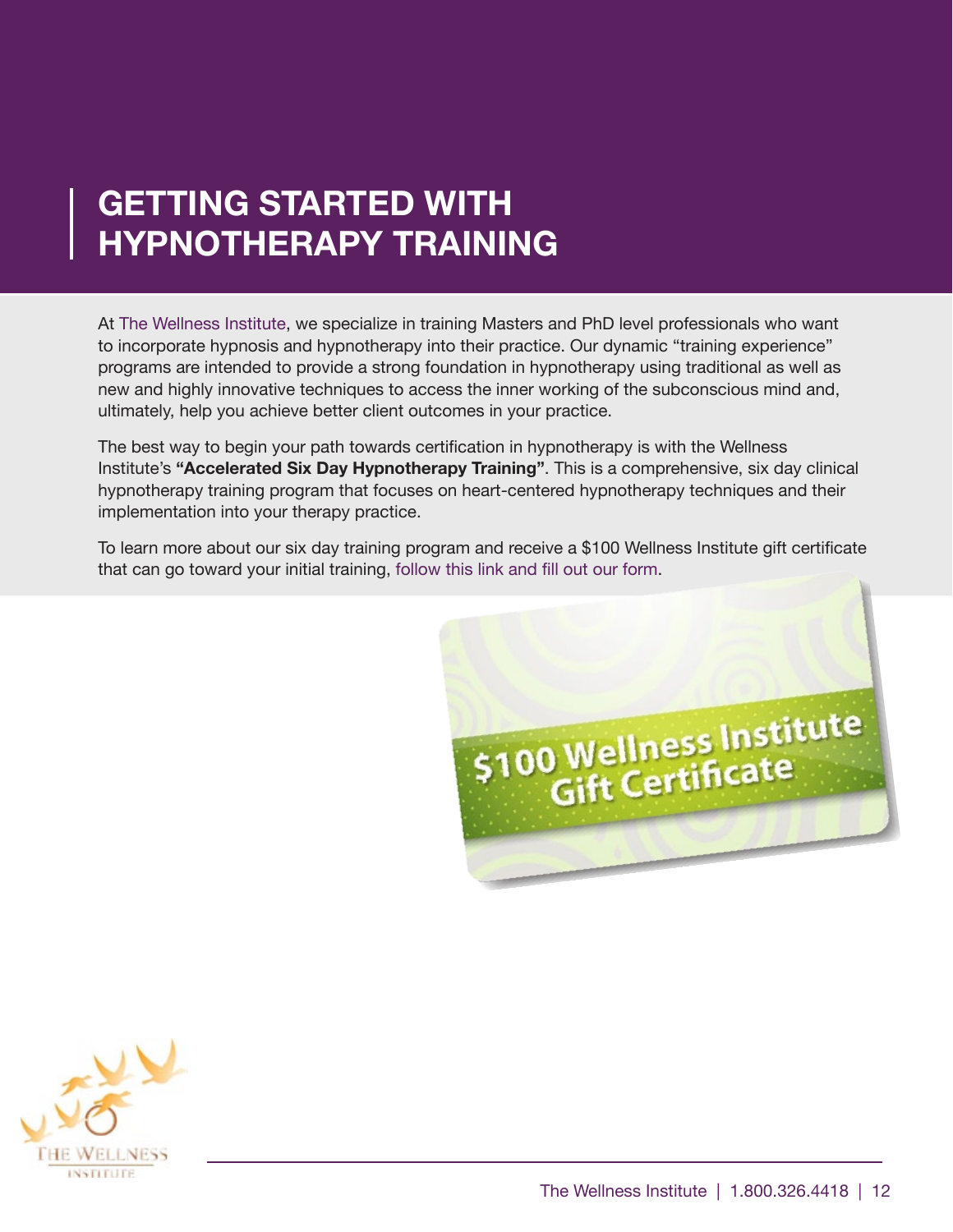### <span id="page-12-0"></span>**HYPNOTHERAPY TERMINOLOGY (GLOSSARY OF TERMS)**

### **AGE REGRESSION**

A hypnotized subject is given suggestions that he or she is of a younger age so that the subject can relive certain experiences and/or re-experience events from a more resourceful state.

### **ALTERED STATES OF CONSCIOUSNESS**

Hypnosis is an altered state of consciousness similar to relaxation, meditation, and prayer. Once in these altered states, access is provided to deeper levels of the psyche (expanded perspective, i.e., "the big picture"; spiritual experience; previously suppressed memories; conscious regulation of somatic functions). These states can be quantitatively measured with biofeedback equipment.

### **DISSOCIATION**

Dissociation is a split in the mind in which there can be two independent streams of consciousness occurring at the same time, allowing some thoughts and behaviors to occur simultaneously with others. According to some, dissociation is the foundation of hypnosis - the hypnotized person is able to maintain awareness on one level while at the same time having access to the deeper unconscious.

### **FUTURE PROJECTION**

A hypnotic process of progression into the future rather than regression into the past. This can be useful for exploring the future outcome of a current decision, or for allowing access to a more general lifetime perspective for the client.

### **GESTALT THERAPY**

Developed by Fritz Perls, this type of therapy combines the psychoanalytic perspective of bringing unconscious feelings to awareness with the humanistic emphasis of "getting in touch with oneself" in order to help people become more aware of and able to express their feelings. In addition, it is not enough to just become aware of these feelings, Gestalt Therapy also helps people realize the importance of taking responsibility for their feelings, projections, and actions.

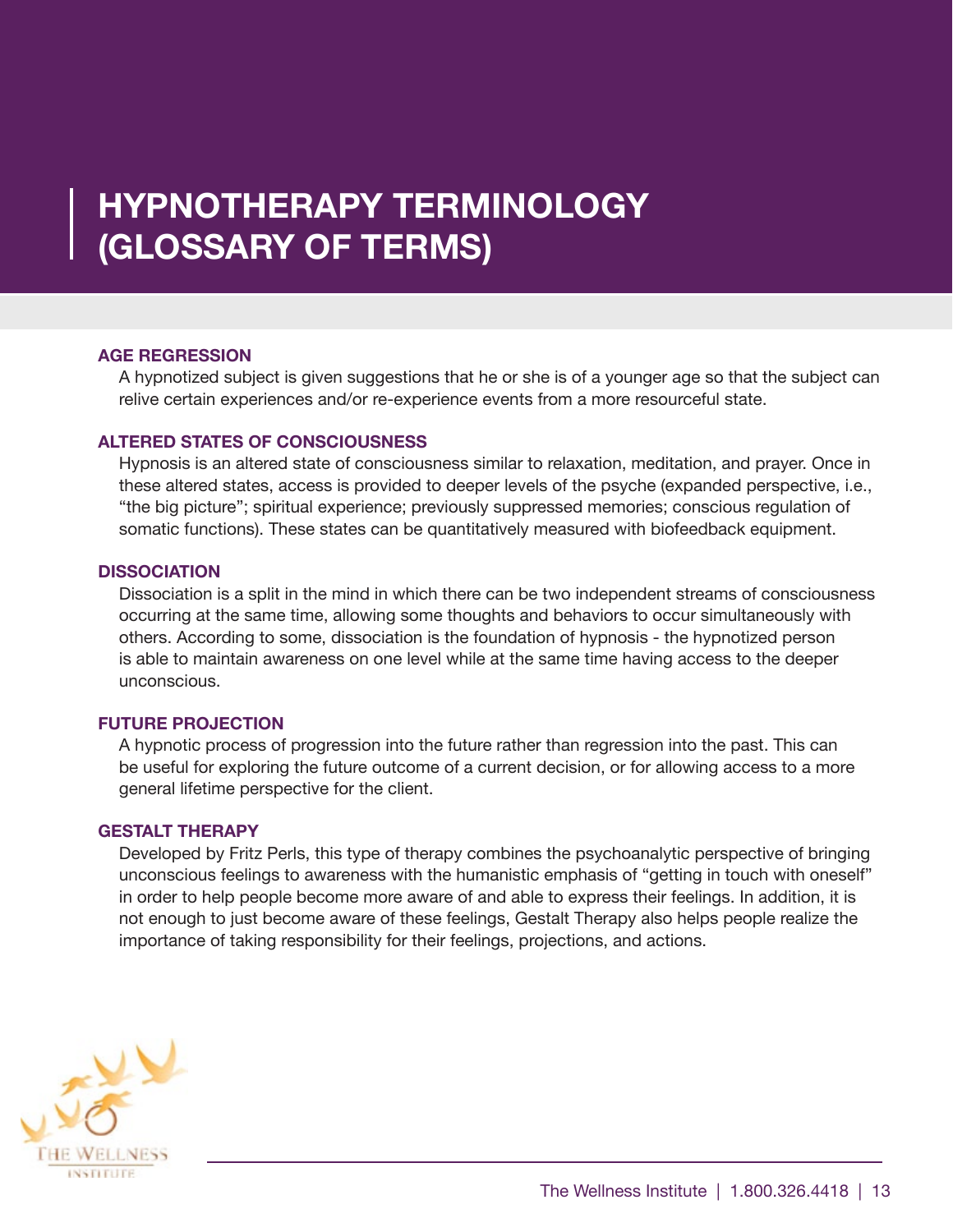#### **HYPNOSIS**

Hypnosis is a temporary altered state of consciousness which results in an increased receptiveness and response to suggestion, and a state of heightened relaxation. One may become so focused that he/she experiences events stored in long-term memory as if they were happening in present time.

### **HYPNOTHERAPIST**

A psychotherapist who utilizes hypnosis as a primary tool for assisting clients to achieve their goals, to increase motivation, or to alter behavior patterns. A hypnotherapist often differs from others therapists by focusing on the role of subconscious behaviors and influences on the client's life.

#### **HYPNOTHERAPY**

In the hypnotic state, with the facilitation of a clinically trained hypnotherapist, a client can resolve long-standing issues. He/she can regress to actually re-experience early traumas, inform the naïve inner child of the truth, install resource states for continued healing, and complete unresolved developmental tasks by establishing an internal loving nurturing parent.

#### **HYPNOTIC PATTER**

The steam of words, including many repetitions, that the hypnotist maintains to create relaxation, age regression, and healing.

#### **HYPNOTIC SUGGESTIONS**

Form effective hypnotic suggestions by using present tense verbs, stating them as already accomplished facts, being positive (not "You are not a smoker anymore" or You don't lose your temper now"), using dramatic and colorful language, including a strong positive emotional charge, making them uniquely personal and exciting to the creative unconscious mind.

### **HYPNOTIST**

A person skilled in the technique of inducing and managing the hypnotic state in others. Hypnotists are not necessarily trained mental health professionals, and may not be qualified to facilitate psychotherapy or hypnotherapy with the client who has been hypnotized.

### **INDUCTION**

A technique used to hypnotize a person, utilizing eye fixation and verbal instructions. The verbal pattern used can be either maternal (indirect) or paternal (directive).

#### **INTEGRATIVE MEDICINE**

A collaborative approach to medical care that utilizes mind-body approaches to preventing and treating chronic disease and promoting health and healing, integrating the highest quality academic [medicine with](http://www.wellness-institute.org/home.html) complementary therapies.

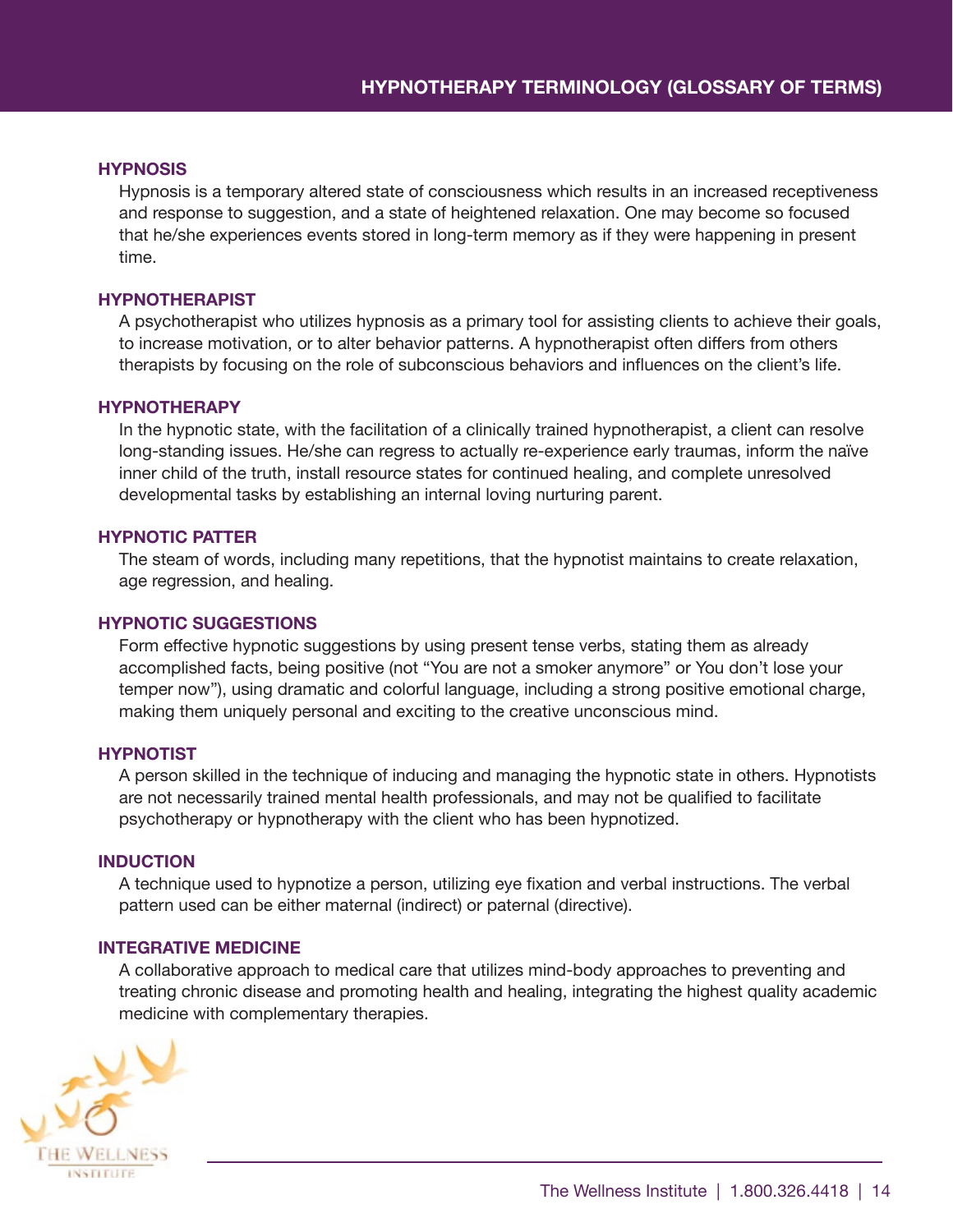### **NEURO LINGUISTIC PROGRAMMING**

NLP maximizes patterns of effective human communication. This includes the way people take in information from the world, how they describe it to themselves with their senses, filter it with their beliefs and values, and act on the result.

### **POST HYPNOTIC SUGGESTION:**

A suggestion given to a hypnotic subject in trance for a thought or behavior to be triggered after waking from the trance state.

#### **POSTTRAUMATIC STRESS DISORDER**

 Posttraumatic stress disorder is an anxiety disorder in which a particularly stressful event, such as military combat, rape, or a natural disaster, brings in its aftermath intrusive mental images of experiencing a traumatic event, emotional numbness and detachment, estrangement from others, a tendency to be easily startled (hyperviligilance), nightmares, recurrent dreams, and otherwise disturbed sleep.

### **SELF-HYPNOSIS**

A hypnotic state that is self-created, as contrasted with hetero-hypnosis.

#### **UNCONSCIOUS**

The 90% of our mind that is mostly below the level of our awareness. The part of our mind responsible for reflexive action, ideomotor responses, and contains the positive and negative associations we've made throughout our life.